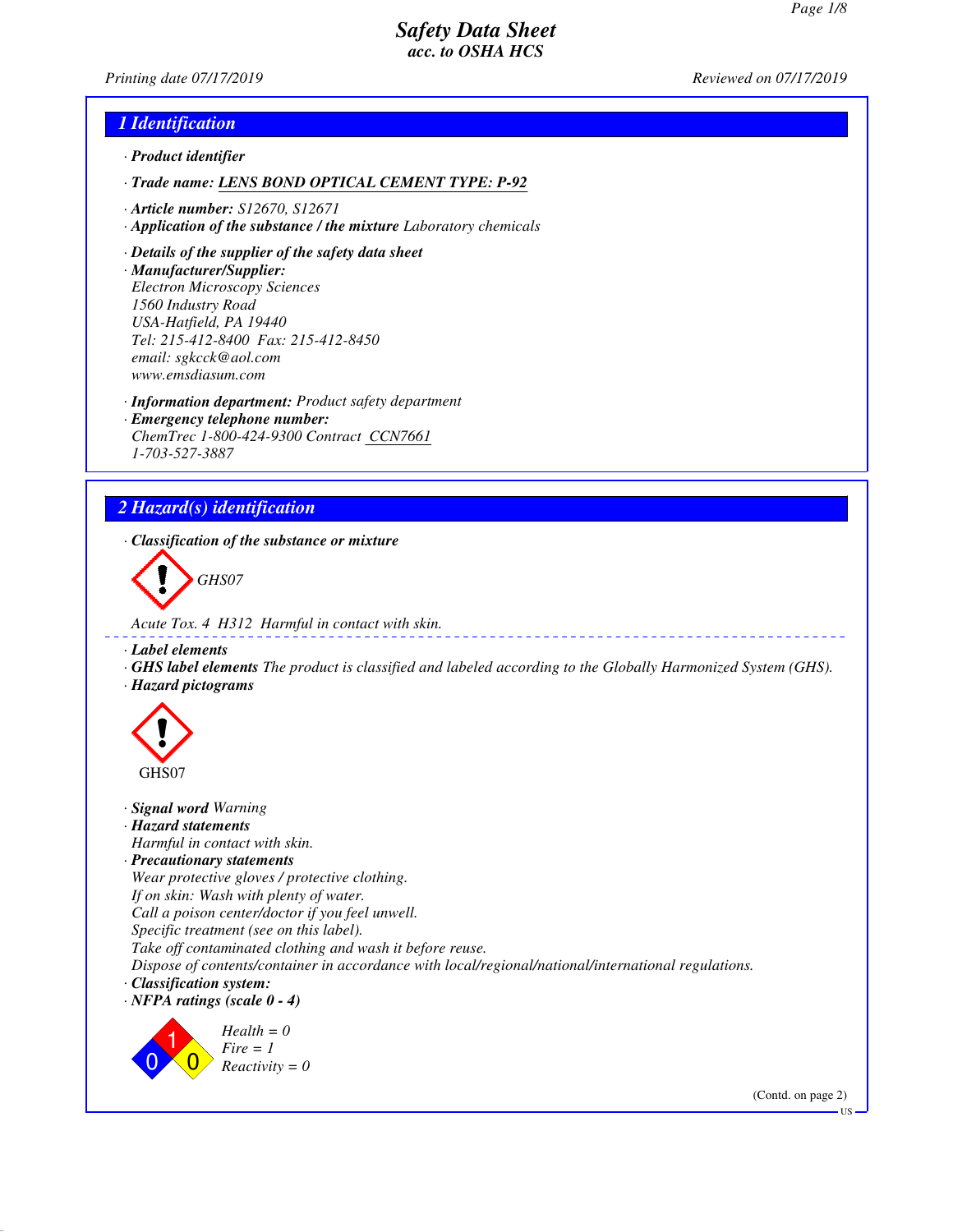*Printing date 07/17/2019 Reviewed on 07/17/2019*

#### *Trade name: LENS BOND OPTICAL CEMENT TYPE: P-92*

(Contd. of page 1)

*· HMIS-ratings (scale 0 - 4)*



*· Other hazards*

*· Results of PBT and vPvB assessment*

- *· PBT: Not applicable.*
- *· vPvB: Not applicable.*

### *3 Composition/information on ingredients*

- *· Chemical characterization: Mixtures*
- *· Description: Mixture of the substances listed below with nonhazardous additions.*
- *· Dangerous components: Void*

### *4 First-aid measures*

*· Description of first aid measures*

*· General information:*

*Symptoms of poisoning may even occur after several hours; therefore medical observation for at least 48 hours after the accident.*

*· After inhalation:*

*Supply fresh air. If required, provide artificial respiration. Keep patient warm. Consult doctor if symptoms persist. In case of unconsciousness place patient stably in side position for transportation.*

- *· After skin contact: Generally the product does not irritate the skin.*
- *· After eye contact: Rinse opened eye for several minutes under running water.*
- *· After swallowing: If symptoms persist consult doctor.*

*· Information for doctor:*

*· Most important symptoms and effects, both acute and delayed No further relevant information available.*

*· Indication of any immediate medical attention and special treatment needed*

*No further relevant information available.*

### *5 Fire-fighting measures*

- *· Extinguishing media*
- *· Suitable extinguishing agents: Use fire fighting measures that suit the environment.*
- *· Special hazards arising from the substance or mixture No further relevant information available.*
- *· Advice for firefighters*
- *· Protective equipment: Mouth respiratory protective device.*

### *6 Accidental release measures*

- *· Personal precautions, protective equipment and emergency procedures Not required.*
- *· Environmental precautions: Do not allow to enter sewers/ surface or ground water.*
- *· Methods and material for containment and cleaning up:*

*Absorb with liquid-binding material (sand, diatomite, acid binders, universal binders, sawdust). Dispose contaminated material as waste according to item 13. Ensure adequate ventilation.*

(Contd. on page 3)

US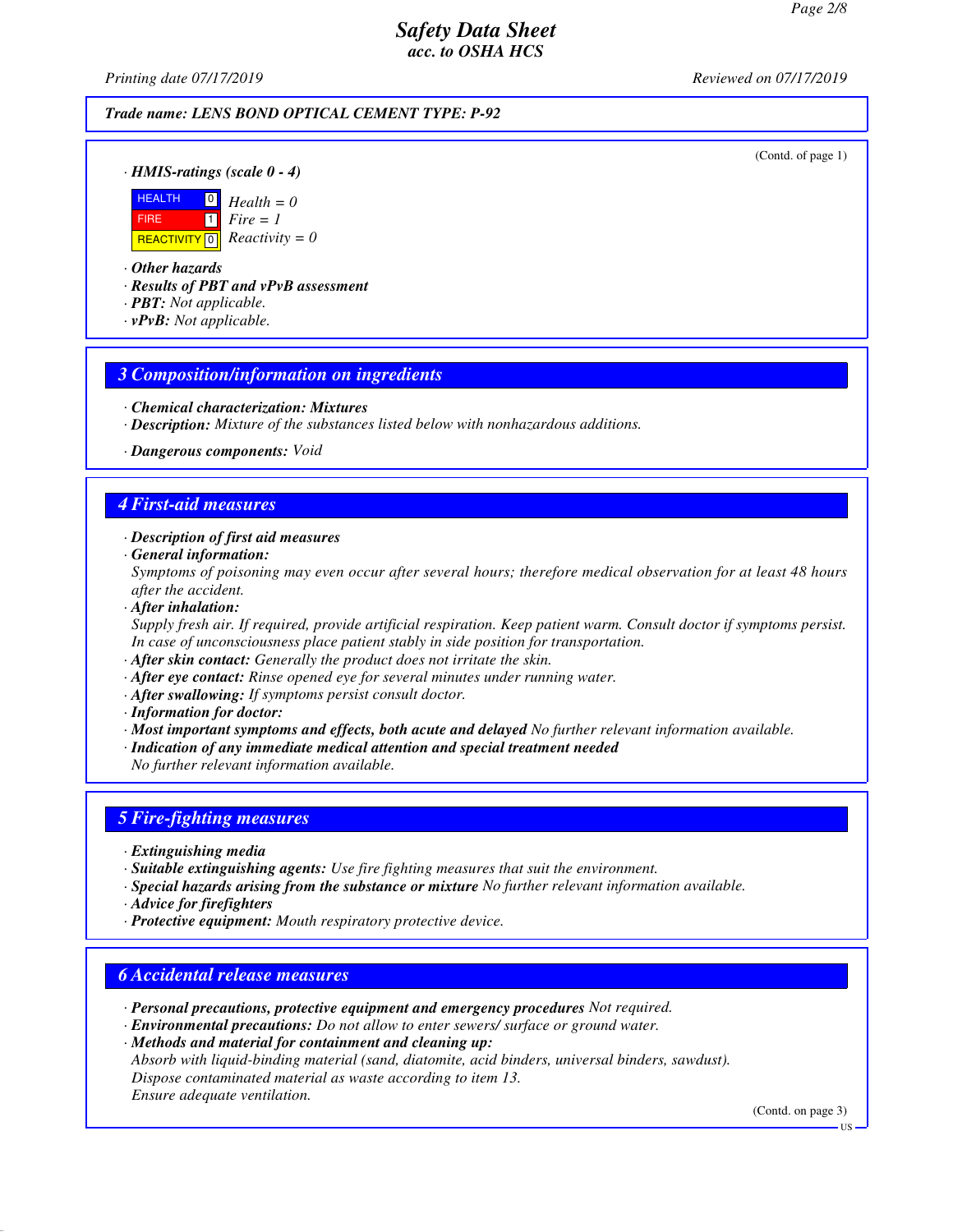*Printing date 07/17/2019 Reviewed on 07/17/2019*

(Contd. of page 2)

#### *Trade name: LENS BOND OPTICAL CEMENT TYPE: P-92*

*· Reference to other sections*

*See Section 7 for information on safe handling. See Section 8 for information on personal protection equipment.*

*See Section 13 for disposal information. · Protective Action Criteria for Chemicals*

*· PAC-1:*

*None of the ingredients is listed.*

*· PAC-2:*

*None of the ingredients is listed.*

*· PAC-3:*

*None of the ingredients is listed.*

### *7 Handling and storage*

*· Handling:*

- *· Precautions for safe handling*
- *Ensure good ventilation/exhaustion at the workplace.*

*Prevent formation of aerosols.*

*· Information about protection against explosions and fires: No special measures required.*

- *· Conditions for safe storage, including any incompatibilities*
- *· Storage:*
- *· Requirements to be met by storerooms and receptacles: No special requirements.*
- *· Information about storage in one common storage facility: Not required.*
- *· Further information about storage conditions: Keep receptacle tightly sealed.*
- *· Specific end use(s) No further relevant information available.*

# *8 Exposure controls/personal protection*

- *· Additional information about design of technical systems: No further data; see item 7.*
- *· Control parameters*
- *· Components with limit values that require monitoring at the workplace:*

*The product does not contain any relevant quantities of materials with critical values that have to be monitored at the workplace.*

- *· Additional information: The lists that were valid during the creation were used as basis.*
- *· Exposure controls*
- *· Personal protective equipment:*
- *· General protective and hygienic measures: Keep away from foodstuffs, beverages and feed. Wash hands before breaks and at the end of work.*

*Avoid contact with the eyes and skin.*

*· Breathing equipment:*

*In case of brief exposure or low pollution use respiratory filter device. In case of intensive or longer exposure use respiratory protective device that is independent of circulating air.*

*· Protection of hands:*



*Protective gloves*

(Contd. on page 4)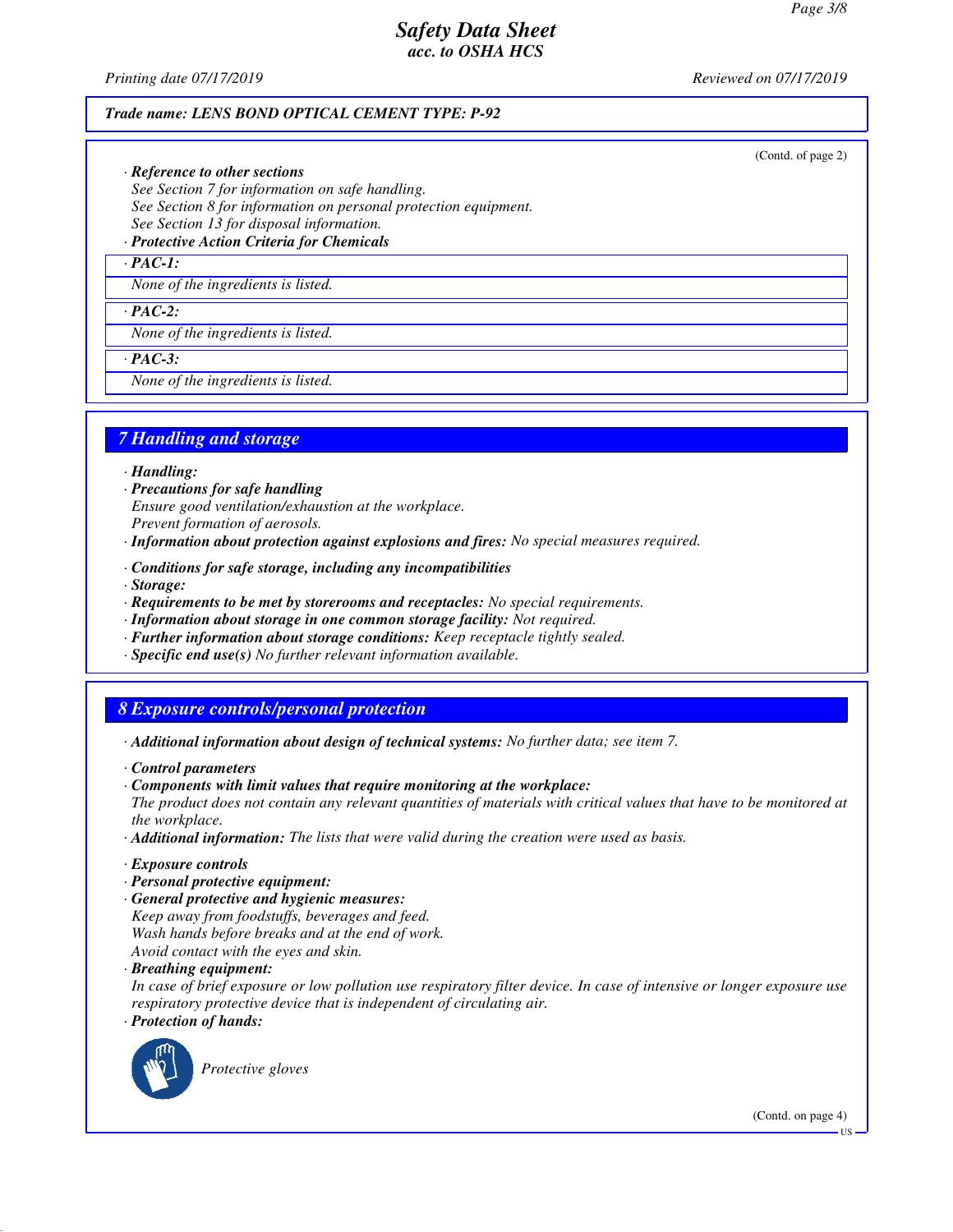*Printing date 07/17/2019 Reviewed on 07/17/2019*

*Trade name: LENS BOND OPTICAL CEMENT TYPE: P-92*

(Contd. of page 3)

*The glove material has to be impermeable and resistant to the product/ the substance/ the preparation. Due to missing tests no recommendation to the glove material can be given for the product/ the preparation/ the chemical mixture.*

*Selection of the glove material on consideration of the penetration times, rates of diffusion and the degradation · Material of gloves*

*The selection of the suitable gloves does not only depend on the material, but also on further marks of quality and varies from manufacturer to manufacturer. As the product is a preparation of several substances, the resistance of the glove material can not be calculated in advance and has therefore to be checked prior to the application.*

*· Penetration time of glove material*

*The exact break through time has to be found out by the manufacturer of the protective gloves and has to be observed.*

*· Eye protection: Goggles recommended during refilling.*

| <b>9 Physical and chemical properties</b>                  |                                               |  |  |  |
|------------------------------------------------------------|-----------------------------------------------|--|--|--|
| · Information on basic physical and chemical properties    |                                               |  |  |  |
| · General Information                                      |                                               |  |  |  |
| $\cdot$ Appearance:                                        |                                               |  |  |  |
| Form:                                                      | <i>Viscous</i>                                |  |  |  |
| Color:                                                     | White                                         |  |  |  |
| · Odor:                                                    | Sulphurous                                    |  |  |  |
| · Odor threshold:                                          | Not determined.                               |  |  |  |
| $\cdot$ pH-value at 20 °C (68 °F):                         | 4.5                                           |  |  |  |
| · Change in condition                                      |                                               |  |  |  |
| <b>Melting point/Melting range:</b>                        | Undetermined.                                 |  |  |  |
| <b>Boiling point/Boiling range:</b>                        | Undetermined.                                 |  |  |  |
| · Flash point:                                             | 300 °C (572 °F)                               |  |  |  |
| · Flammability (solid, gaseous):                           | Not flammable.                                |  |  |  |
| · Decomposition temperature:                               | Not determined.                               |  |  |  |
| · Auto igniting:                                           | Product is not selfigniting.                  |  |  |  |
| · Danger of explosion:                                     | Product does not present an explosion hazard. |  |  |  |
| · Explosion limits:                                        |                                               |  |  |  |
| Lower:                                                     | Not determined.                               |  |  |  |
| <b>Upper:</b>                                              | Not determined.                               |  |  |  |
| · Vapor pressure:                                          | Not determined.                               |  |  |  |
| $\cdot$ Density:                                           | Not determined.                               |  |  |  |
| $\cdot$ Relative density                                   | Not determined.                               |  |  |  |
| · Vapor density                                            | Not determined.                               |  |  |  |
| $\cdot$ Evaporation rate                                   | Not determined.                               |  |  |  |
| · Solubility in / Miscibility with                         |                                               |  |  |  |
| Water:                                                     | Not miscible or difficult to mix.             |  |  |  |
| · Partition coefficient (n-octanol/water): Not determined. |                                               |  |  |  |
| · Viscosity:                                               |                                               |  |  |  |
| Dynamic:                                                   | Not determined.                               |  |  |  |
| Kinematic:                                                 | Not determined.                               |  |  |  |
|                                                            | (Contd. on page $5$ )                         |  |  |  |

US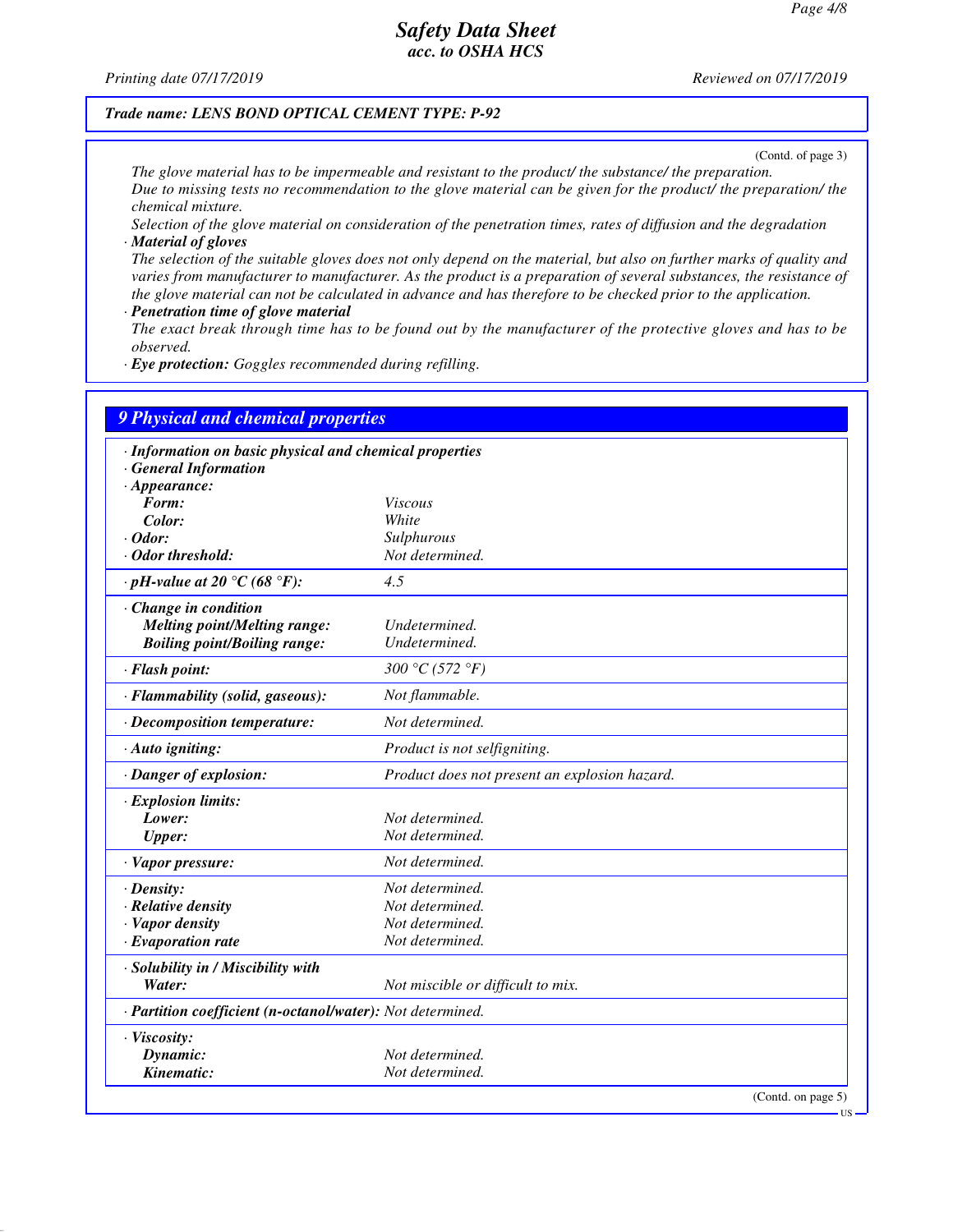*Printing date 07/17/2019 Reviewed on 07/17/2019*

*Trade name: LENS BOND OPTICAL CEMENT TYPE: P-92*

|                                                     |                                                       | (Contd. of page 4) |
|-----------------------------------------------------|-------------------------------------------------------|--------------------|
| · Solvent content:<br><b>VOC</b> content:           | $0.00\%$<br>$0.0$ g/l / 0.00 lb/gal                   |                    |
| <i>Solids content:</i><br>$\cdot$ Other information | $0.0\%$<br>No further relevant information available. |                    |

## *10 Stability and reactivity*

- *· Reactivity No further relevant information available.*
- *· Chemical stability*
- *· Thermal decomposition / conditions to be avoided: No decomposition if used according to specifications.*
- *· Possibility of hazardous reactions No dangerous reactions known.*
- *· Conditions to avoid No further relevant information available.*
- *· Incompatible materials: No further relevant information available.*
- *· Hazardous decomposition products: No dangerous decomposition products known.*

### *11 Toxicological information*

- *· Information on toxicological effects*
- *· Acute toxicity:*
- *· Primary irritant effect:*
- *· on the skin: No irritant effect.*
- *· on the eye: No irritating effect.*
- *· Sensitization: No sensitizing effects known.*
- *· Additional toxicological information:*

*The product shows the following dangers according to internally approved calculation methods for preparations: Harmful*

#### *· Carcinogenic categories*

*· IARC (International Agency for Research on Cancer)*

*None of the ingredients is listed.*

#### *· NTP (National Toxicology Program)*

*None of the ingredients is listed.*

*· OSHA-Ca (Occupational Safety Health Administration)*

*None of the ingredients is listed.*

## *12 Ecological information*

- *· Toxicity*
- *· Aquatic toxicity: No further relevant information available.*
- *· Persistence and degradability No further relevant information available.*
- *· Behavior in environmental systems:*
- *· Bioaccumulative potential No further relevant information available.*
- *· Mobility in soil No further relevant information available.*
- *· Additional ecological information:*
- *· General notes:*
- *Water hazard class 1 (Self-assessment): slightly hazardous for water*

*Do not allow undiluted product or large quantities of it to reach ground water, water course or sewage system.*

(Contd. on page 6)

US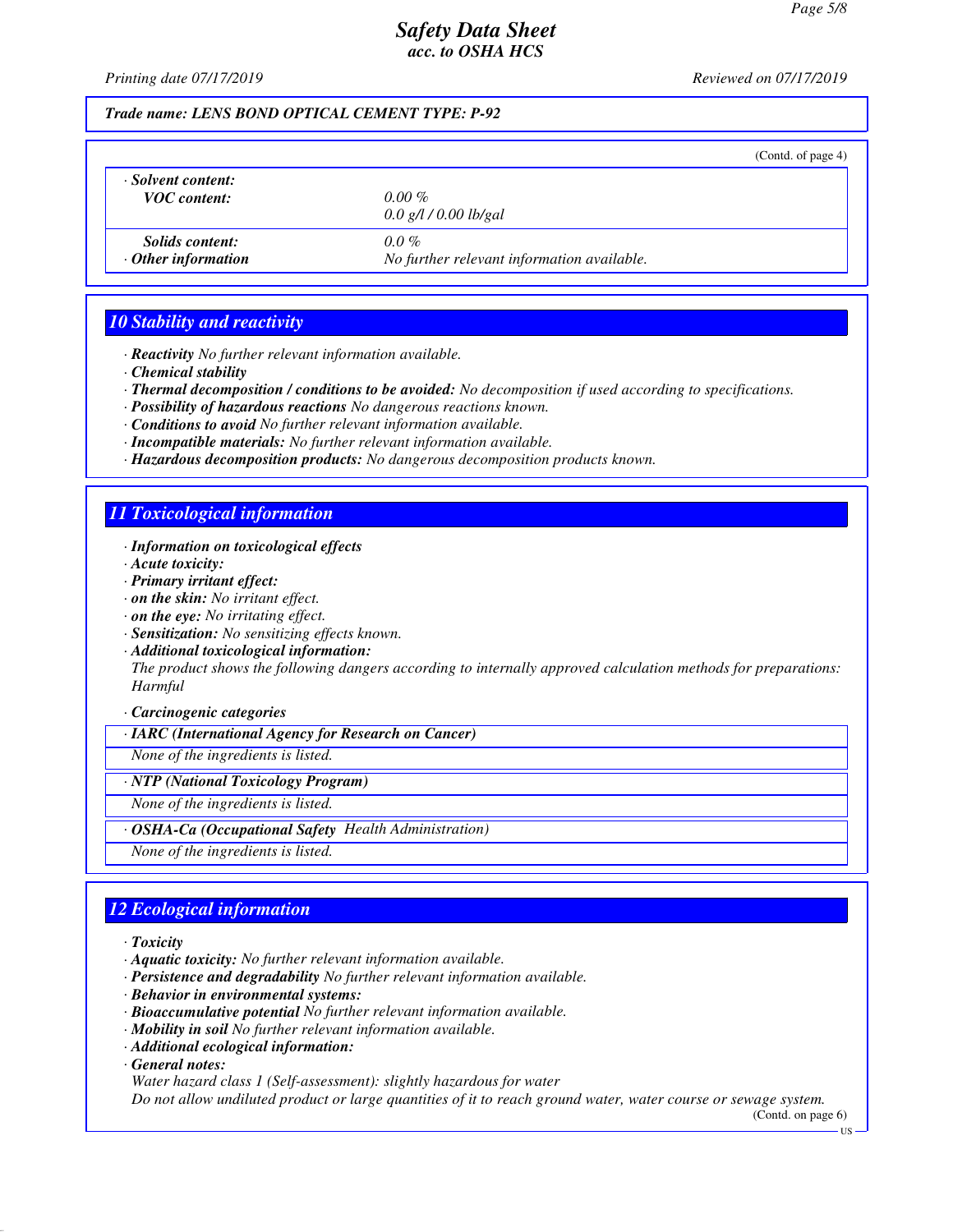*Printing date 07/17/2019 Reviewed on 07/17/2019*

*Trade name: LENS BOND OPTICAL CEMENT TYPE: P-92*

(Contd. of page 5)

*· Results of PBT and vPvB assessment*

*· PBT: Not applicable.*

*· vPvB: Not applicable.*

*· Other adverse effects No further relevant information available.*

## *13 Disposal considerations*

*· Waste treatment methods*

*· Recommendation:*

*Must not be disposed of together with household garbage. Do not allow product to reach sewage system.*

*· Uncleaned packagings:*

*· Recommendation: Disposal must be made according to official regulations.*

| <b>14 Transport information</b>                                                     |                 |  |  |  |
|-------------------------------------------------------------------------------------|-----------------|--|--|--|
| · UN-Number<br>· DOT, ADR, ADN, IMDG, IATA                                          | Void            |  |  |  |
| $\cdot$ UN proper shipping name<br>· DOT, ADR, ADN, IMDG, IATA                      | Void            |  |  |  |
| $\cdot$ Transport hazard class(es)                                                  |                 |  |  |  |
| · DOT, ADR, ADN, IMDG, IATA<br>$\cdot Class$                                        | Void            |  |  |  |
| · Packing group<br>· DOT, ADR, IMDG, IATA                                           | Void            |  |  |  |
| · Environmental hazards:                                                            | Not applicable. |  |  |  |
| Special precautions for user                                                        | Not applicable. |  |  |  |
| · Transport in bulk according to Annex II of<br><b>MARPOL73/78 and the IBC Code</b> | Not applicable. |  |  |  |
| · UN "Model Regulation":                                                            | Void            |  |  |  |

## *15 Regulatory information*

*· Safety, health and environmental regulations/legislation specific for the substance or mixture · Sara*

*· Section 355 (extremely hazardous substances):*

*None of the ingredients is listed.*

*· Section 313 (Specific toxic chemical listings):*

*None of the ingredients is listed.*

*· TSCA (Toxic Substances Control Act):*

*None of the ingredients is listed.*

*· Hazardous Air Pollutants*

*None of the ingredients is listed.*

(Contd. on page 7)

US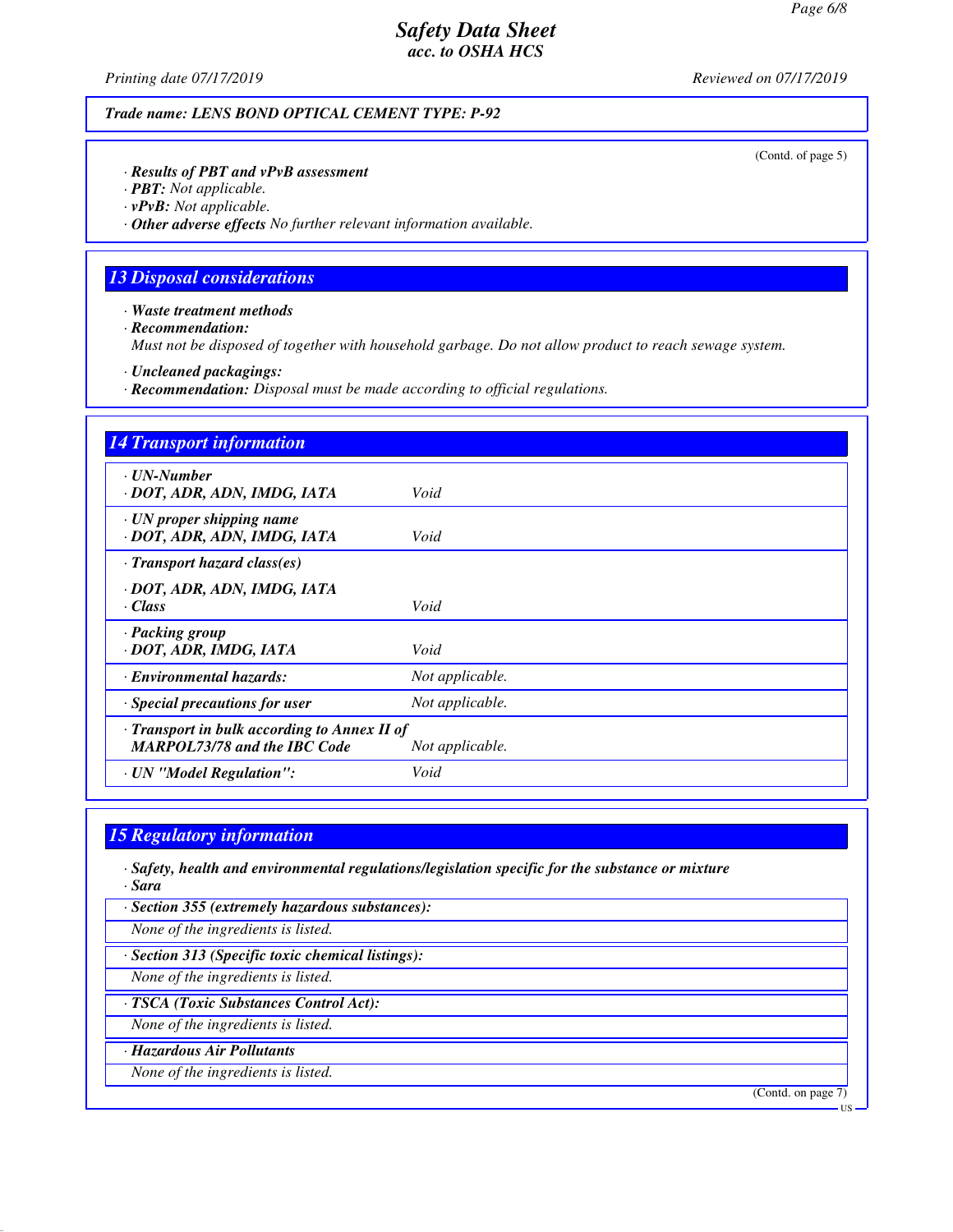*Printing date 07/17/2019 Reviewed on 07/17/2019*

#### *Trade name: LENS BOND OPTICAL CEMENT TYPE: P-92*

(Contd. of page 6)

|  |  | · Proposition 65 |  |
|--|--|------------------|--|
|--|--|------------------|--|

*· Chemicals known to cause cancer:*

*None of the ingredients is listed.*

*· Chemicals known to cause reproductive toxicity for females:*

*None of the ingredients is listed.*

*· Chemicals known to cause reproductive toxicity for males:*

*None of the ingredients is listed.*

*· Chemicals known to cause developmental toxicity:*

*None of the ingredients is listed.*

*· Carcinogenic categories*

*· EPA (Environmental Protection Agency)*

*None of the ingredients is listed.*

*· TLV (Threshold Limit Value established by ACGIH)*

*None of the ingredients is listed.*

*· NIOSH-Ca (National Institute for Occupational Safety and Health)*

*None of the ingredients is listed.*

*· GHS label elements The product is classified and labeled according to the Globally Harmonized System (GHS). · Hazard pictograms*



*· Signal word Warning*

*· Hazard statements*

*Harmful in contact with skin.*

*· Precautionary statements Wear protective gloves / protective clothing. If on skin: Wash with plenty of water. Call a poison center/doctor if you feel unwell.*

*Specific treatment (see on this label).*

*Take off contaminated clothing and wash it before reuse.*

*Dispose of contents/container in accordance with local/regional/national/international regulations.*

*· Chemical safety assessment: A Chemical Safety Assessment has not been carried out.*

## *16 Other information*

*This information is based on our present knowledge. However, this shall not constitute a guarantee for any specific product features and shall not establish a legally valid contractual relationship.*

*· Date of preparation / last revision 07/17/2019 / -*

*· Abbreviations and acronyms: ADR: Accord européen sur le transport des marchandises dangereuses par Route (European Agreement concerning the International Carriage of Dangerous Goods by Road) IMDG: International Maritime Code for Dangerous Goods DOT: US Department of Transportation IATA: International Air Transport Association ACGIH: American Conference of Governmental Industrial Hygienists EINECS: European Inventory of Existing Commercial Chemical Substances ELINCS: European List of Notified Chemical Substances CAS: Chemical Abstracts Service (division of the American Chemical Society)*

(Contd. on page 8)

**HS**